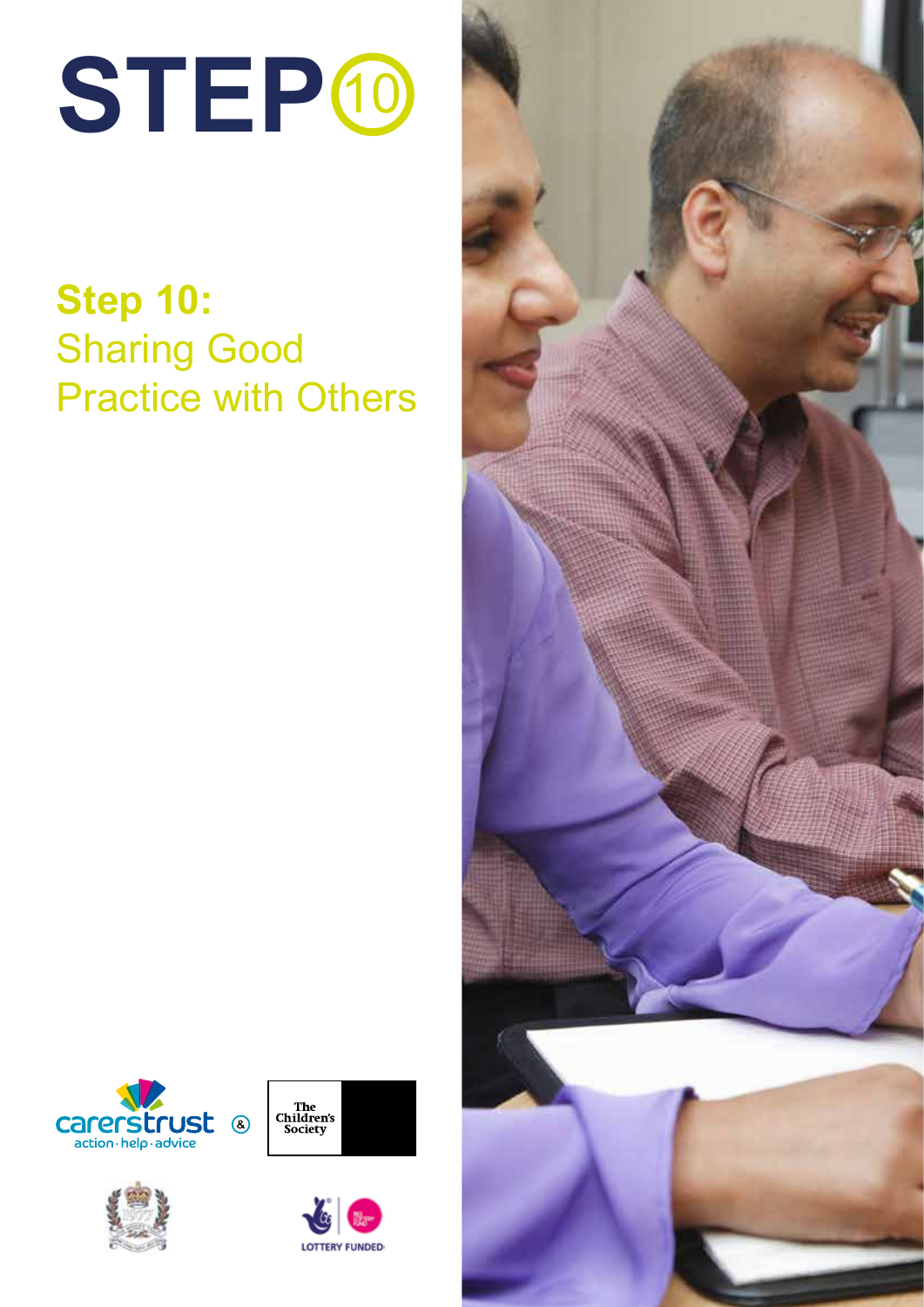## **Key information**

It is vital that schools that have adopted Steps 1 to 9 of this Step-by-step Guide, share their good practice and lessons learnt with feeder and linked schools including others in their school cluster or multi-academy trust.

By doing so they will ensure positive outcomes are delivered for young carers attending other schools. They will also make it more likely that the caring role of a pupil enrolling or transferring to their school is identified by others prior to the pupil's transition. This will make it easier for schools to implement support and early intervention.



Identifying a young carer early can stop them taking on caring roles which are excessive or inappropriate. Make sure no child or young person's education, wellbeing and potential is affected by their caring role by sharing your good practice.

## **Schools should seek opportunities to share effective practice by:**

• Disseminating learning with feeder and linked schools, including others in their school cluster or multi-academy trust through transition planning, joint training, mail outs and other information forums (see Step 10, Tool 1: Sharing good practice).



Sharing good practice examples and support on amending practice and policy will help schools meet the Gold level of the Young Carers in Schools Award.

## **What to do next?**

The development of effective support for young carers in schools is a reiterative process of continual improvement. Schools should review the effectiveness of their policy and provision for identifying and supporting young carers and their families on an annual basis, with a view to continually improving outcomes.

Reviews should be timetabled at appropriate points within the school calendar so that they:

- Inform the school's processes for planning and reviewing its use of Pupil Premium funding.
- Ensure that where appropriate young carers are considered as part of the whole school development plan.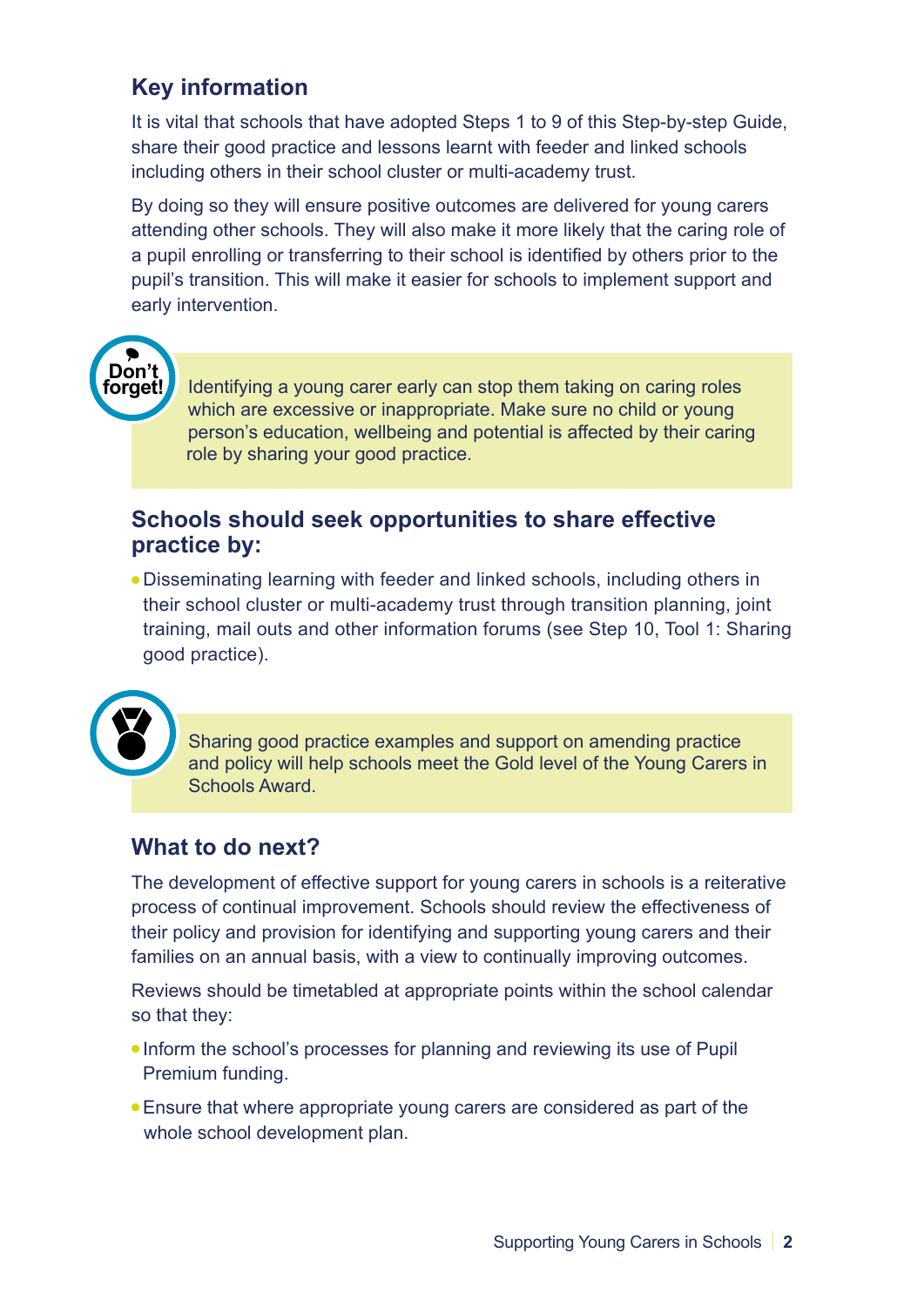For guidance and tools to support schools to review their provision return to Step 2: Reviewing your school's provision for young carers.



Monitoring and reviewing provision for young carers on an annual basis will help schools achieve the Gold level of the Young Carers in Schools Award.